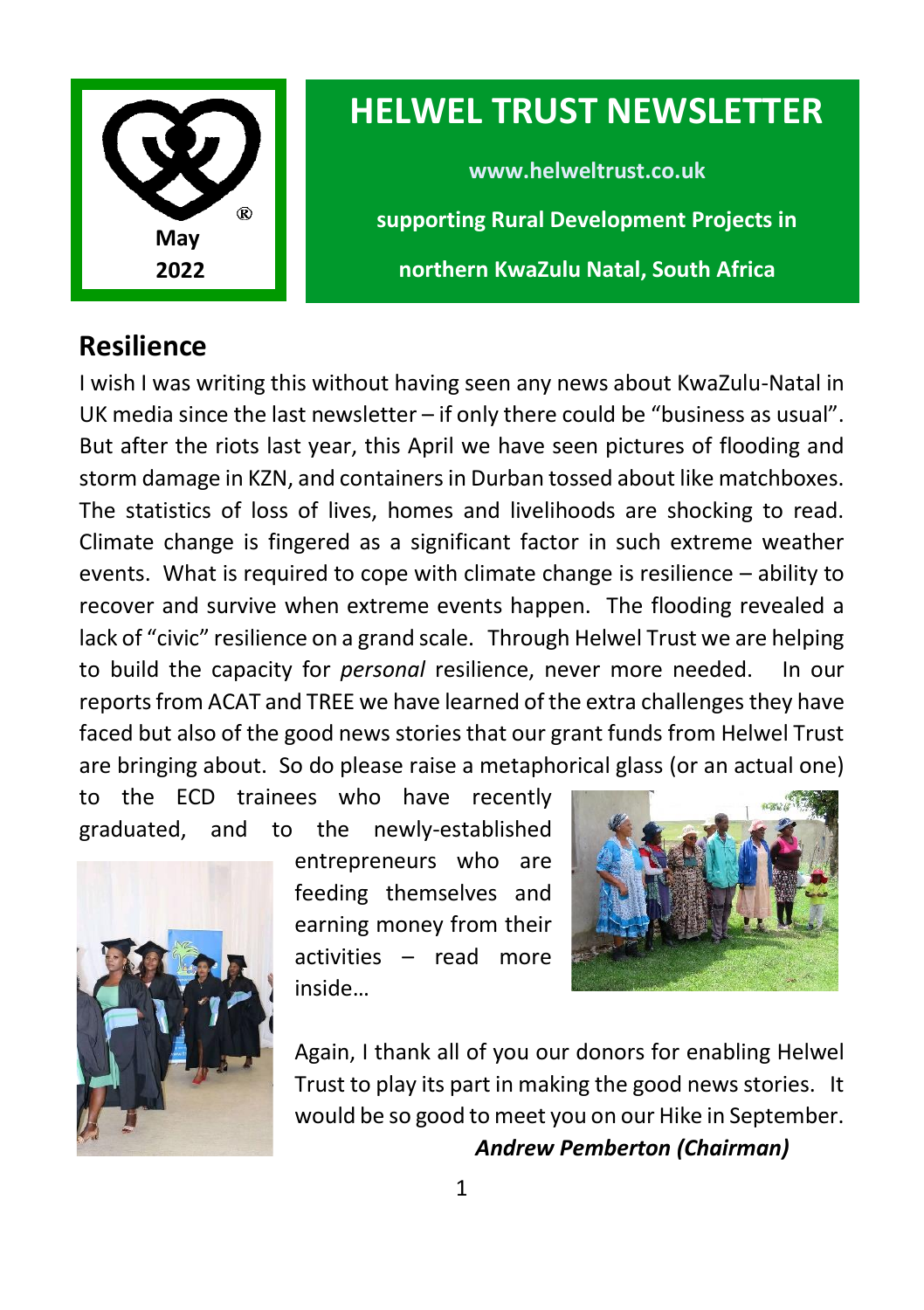### **Sustainable Households & Entrepreneurial Development**

## **ACAT (Africa Co-operative Action Trust)**

Climate change, AIDS and Covid all continue to amplify the precarious nature of the lives of rural people in KZN. ACAT continue to play a wonderful part in addressing these needs through their key strategies of:

- Establishment of new groups to promote Entrepreneurial Development including income generation, savings schemes and food gardens.
- HIV & AIDS education programmes
- Business skills training
- Training programmes specifically designed for children and young adults.

Happily, the floods that swept through the coastal regions of KZN in April did not have the same disastrous effect in the Nqutu region. Shortly after the floods, Rick Phipson of ACAT wrote to us:

*"…..most of the Field Team has been contacted telephonically. Problems across the whole area include the following:*

- o *Amongst the houses & toilets that were affected are the ones made up of mud blocks… particularly those poorly constructed.*
- o *In some areas there are water and electricity disruptions as the floods damaged the pipes and power lines.*
- o *Of course, crops and vegetables were washed away by the floods and some in the flat lands got waterlogged.*
- o *Some roads are impassable, especially with small bridges over the river*."

In our 6-monthly reports from ACAT we ask to be given both the challenges and the good news stories:

#### **Challenges** first!

1) The negative impact of **Covid** on the rural economy, with even more childheaded households, has resulted in entrepreneurs finding it even harder to make profits as people's income has been so drastically reduced.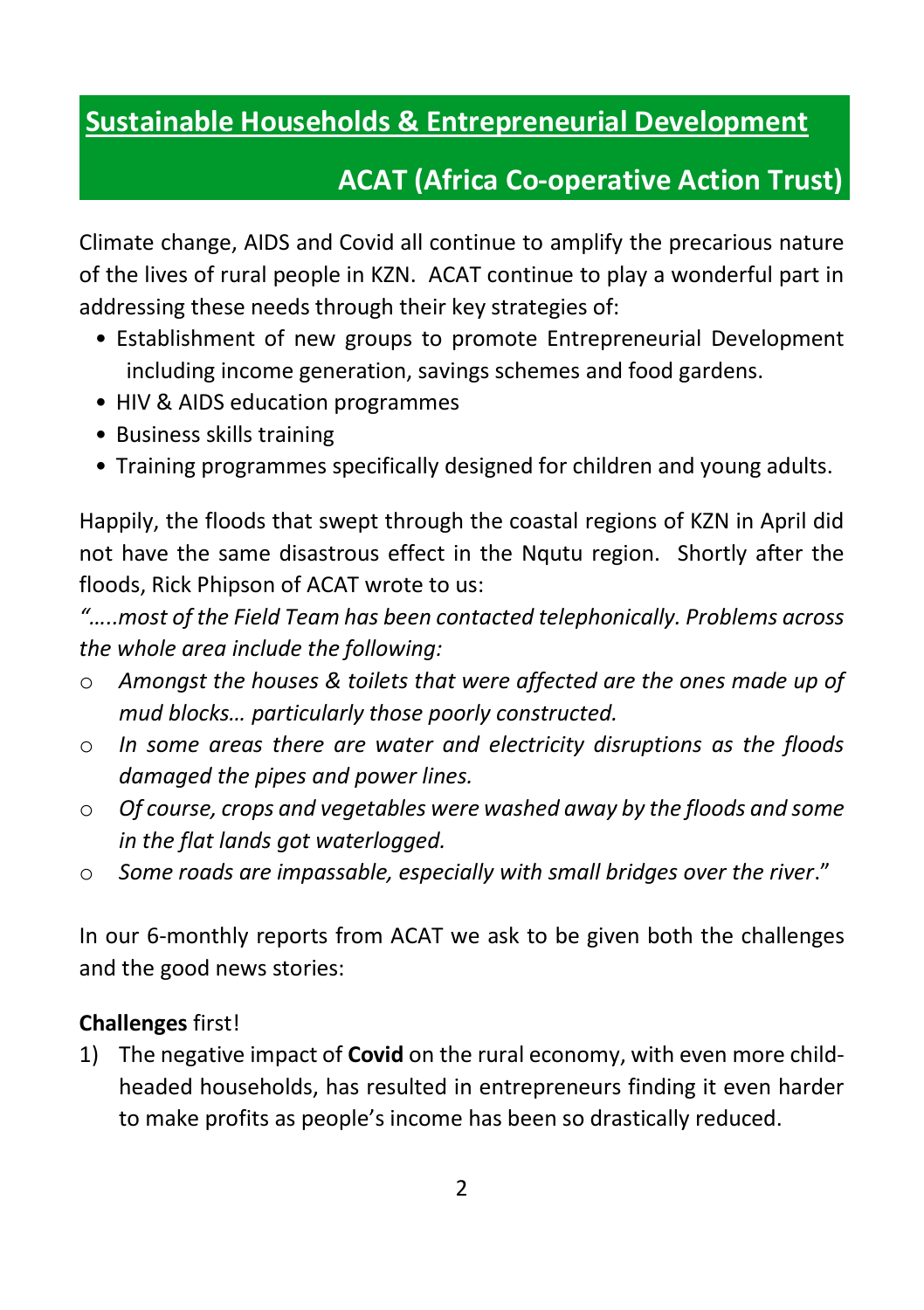- 2) Young people have become disillusioned and helpless leading to **drug abuse**. Happily, our friend Pastor Smanga Sithole is creating initiatives to provide young people with worthwhile things to do.
- 3) **The weather**! Nquthu has suffered drought, destructive gale-force winds, and severe thunderstorms in 2021, leading to destruction of crops. Our friend Sipho lost 30 of his chickens when the run was flooded in a heavy storm, and stock thieves stole eight of his goats.

#### **Good news stories from Nquthu area**:

**Mr Sikhakhane** is involved in many projects including vegetable production, fruit tree planting, maize crop production and shield making. His enthusiasm and dedication for gardening has motivated the whole family as they work together to produce fresh home food. Mr Sikhakhane says:

"*When I joined ACAT, I did not have much knowledge on how I could stand up and do things for myself to improve my family's situation. I have now been trained in savings, gardening and business skills. Life in my family has improved through the training I have received from ACAT. I buy cattle hides for R100 and make 3 shields* 



*from them and sell them at R350. I therefore make a profit of R950 per hide. Things have changed in my household, with this good income. I sometimes share my produce with my needy neighbours, particularly those who are sick."* **Xolile Mbatha** joined Sisonke G5 after attending an Asilimeni event in her area.

She said her situation was very bad as she was unemployed and had no food to feed her children. The house she lived in was falling apart and needed some repairs. She says:

"*There was no hope until I decided to join the programme in order to improve my life. I grow vegetables, and now I am able to buy household* 

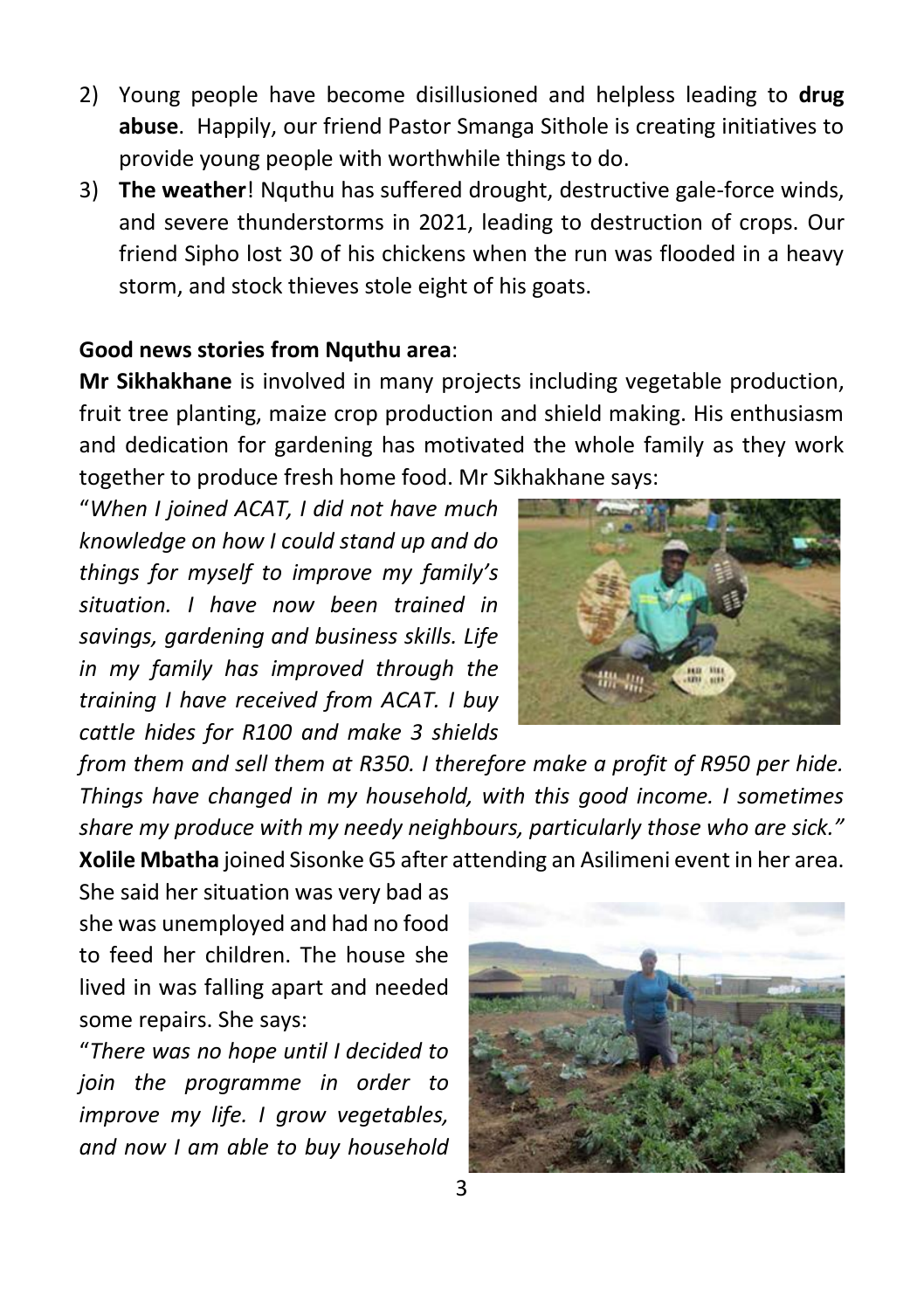*necessities. I motivate other people by telling them about my life which was in shambles, and how me and ACAT has changed my life both spiritually and economically. I have been able to renovate my house and buy household items*"

In the neighbouring Tugela Ferry area, a mother says,

"*I am always thankful to ACAT for motivating and training me to live a more productive life. As a result, my whole family is committed to gardening fresh vegetables. We need to eat fresh produce so that our children can be healthy. Lately my family has added livestock. Both my husband and I are unemployed.* 



*But being trained by ACAT has helped us to sustain our family very well. Our family business involves selling the surplus from our garden and livestock when they are ready. My husband concentrates more on livestock, while my daughters and I work in the vegetable garden. We* 

*have learned to plant seasonally and to rotate our crops. Our family has grown spiritually and we attend church regularly. Lethiwe, 13, and her sisters are doing well at school, but Covid-19 has complicated their schooling. Lethiwe enjoys playing netball and likes music very much*." *Liz Williams*

#### **Early Childhood Development**

### **TREE (Training & Resources in Early Education)**

After all the ups and (mostly) downs of the past two years experienced by our partners in South Africa, I was so happy to be invited to the graduation ceremony for our most recent group of Early Childhood Development (ECD) trainees. This had of course been delayed by the destruction of the TREE training centre in Durban last year. The great news is that repairs and refurbishments have now been completed in double-quick time thanks to the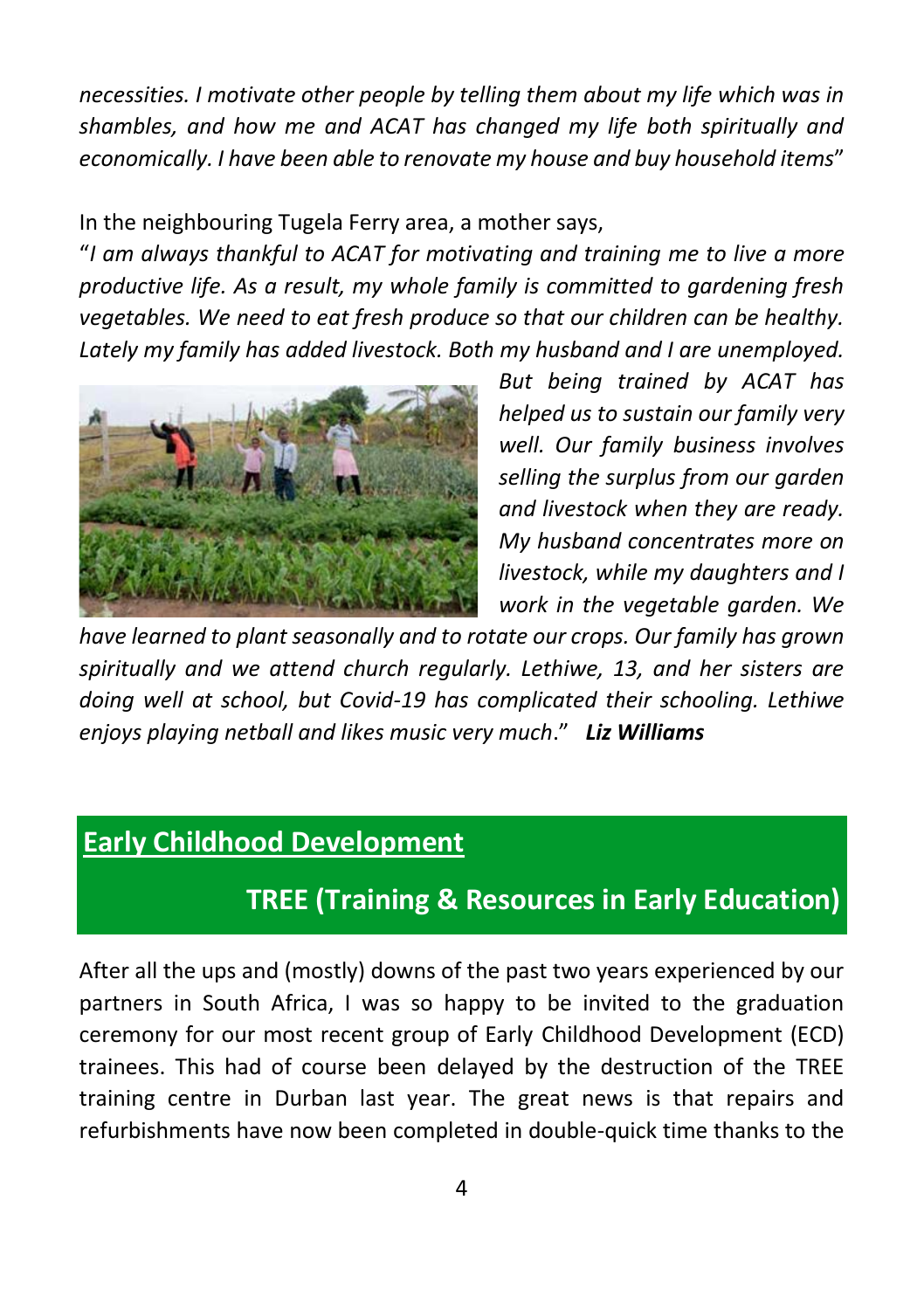support of multiple TREE donors including Helwel Trust; many thanks (again) to all who contributed to our appeal last year. Subsequent to that of course, there have been the recent devastating floods: the only-just-refurbished centre was inundated, with the toy shop, manufacturing workshop and the training centre underwater. Some practitioner files were drenched and all electricity was lost! We were however relieved to hear that our ECD practitioners in Nkandla and Nqutu were not affected.

Of course my attendance at the ceremony had to be by Zoom - but how wonderful to be able to do that; who would have thought of it two years ago? There was of course joyous Zulu dancing and singing followed by speeches and

the presentations. With some trepidation for me, my voice was transmitted over loudspeaker allowing me to represent Helwel and our donors in congratulating the students we had funded on their achievement – and what an achievement at the end of a three-year course extended by nine months, and accompanied by all the



privations, sickness and grief meted out by Covid. How wonderful to see them all smiling and dressed up for graduation. "This Qualification will enable recipients to facilitate the all-round development of young children in a manner that is sensitive to culture and individual needs (including special needs), and enable them to provide quality early childhood development services for children in a variety of contexts, including community-based services, ECD centres, at home and in institutions."

For 440 children in Nkandla district attending ECD centres run by these Helwel supported trainees, this translates into a huge boost to their future education at the most crucial point of childhood development, with lifelong personal and societal benefits. These trainees will be further supported over the next 12 months in an enrichment programme called Sizanani, funded by Helwel. At the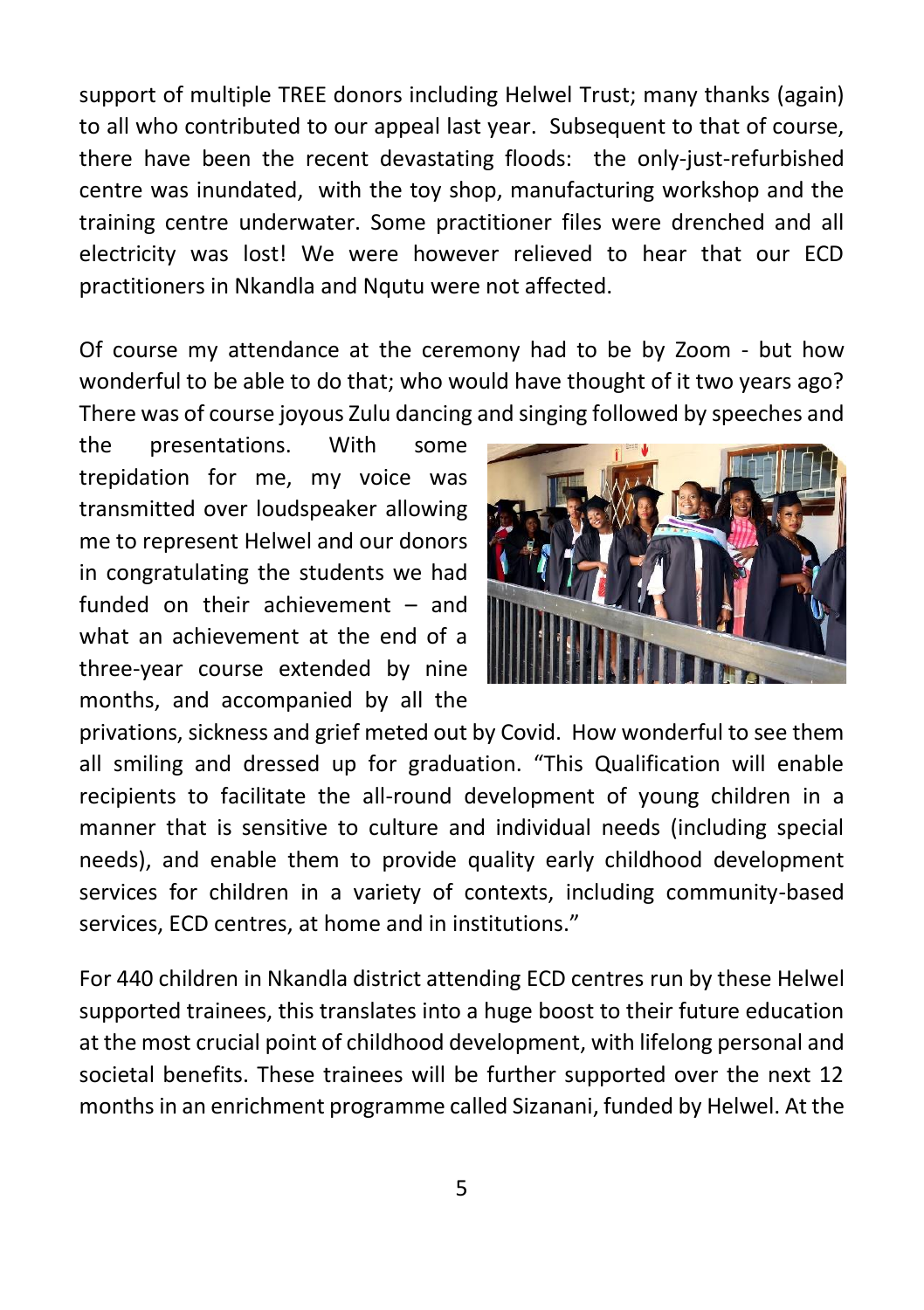same time, in Nqutu district, a new group of 15 have just started their training and we will be able to provide updates on their progress in due course.

We have been further heartened to hear news of the **Community Toy Library** in Nqutu district funded by Helwel Trust. We continue to support a stipend for the librarian, Nozithelo, who has proved herself as an amazing force for good in the community. The primary function of the library is of course to provide resources for learning through play. However, it is so much more than that. Nozithelo runs Friday workshops for parents and carers – so important in a community where deprivation and historic lack of education means that understanding of the most basic needs of children in terms of child development and early learning has been lost. It provides an after school venue for homework where children have nowhere for this at home. Nozithelo



has further developed a strong relationship with other local partners such as the Child and Youth Care Centre in Mphondi village. Nozithelo attends community meetings to help bring awareness about the importance of play in children lives as well as to help recruit new children. Recently the Ward Councillor has proposed an extension of the container to

accommodate more children. In terms of professional development, she has attended a two day community toy library conference and is finalizing her Learnership programme with HWSETA.

At our most recent meeting of Trustees we agreed a further one year of funding for the Toy librarian stipend, hygiene packs and the very necessary monitoring and support by TREE. A further bid was made for repairs and replacement to infrastructure and play equipment including an outdoor swing which is of course in constant use. Thanks to a recent generous donation we have further been able to contribute another R15,000 (£750) towards that. *Rollo Clifford*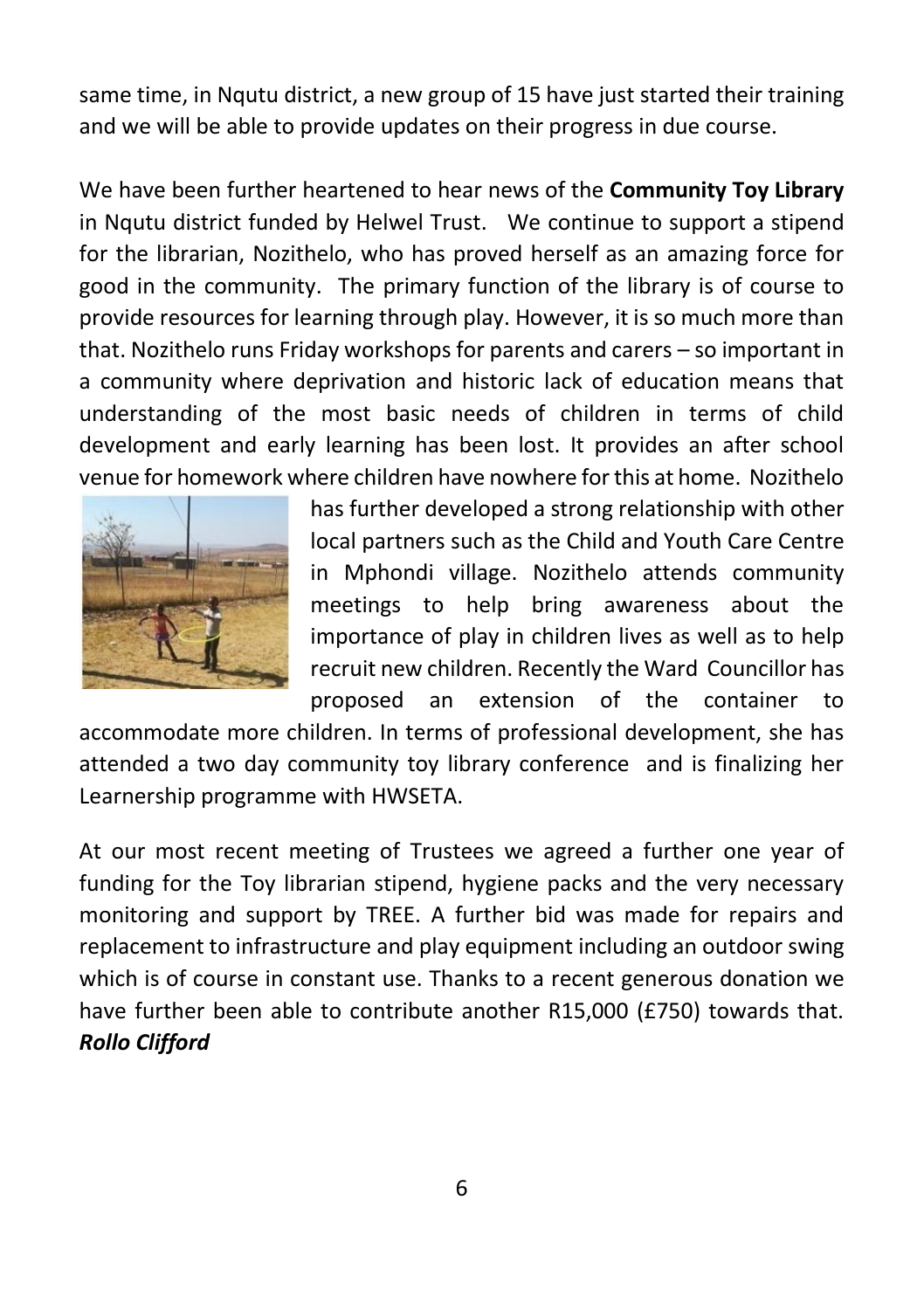#### **Diocese of Zululand: news of social development projects**

Following our initial contact with Bishop Vikinduku last December, some of the Helwel trustees have held another meeting with the bishop and members of the Diocese's Social Development team. The team presented information about their project on church land near Nongoma, which enables the community to grow their own vegetables, and where they hope to enlarge the area of cultivation and develop the land's agricultural potential.



*Small-scale production on diocesan land at Emahashini (Nongoma)*

The Helwel trustees are welcoming the work going on to make the churchowned land productive. With our committed programmes at ACAT and TREE we do not currently have regular funds available to support the Diocese of Zululand, but are continuing to hold discussions with the team to understand how sustainable the project is, whether it builds up the capability of the participants in any way comparable to the ACAT programme, and give what advice and support we can to raise funds.

Since that meeting, the needs for humanitarian relief following the floods further south in KZN have prompted the bishop to lend whatever support he can from the Diocesan team as part of a wider church effort.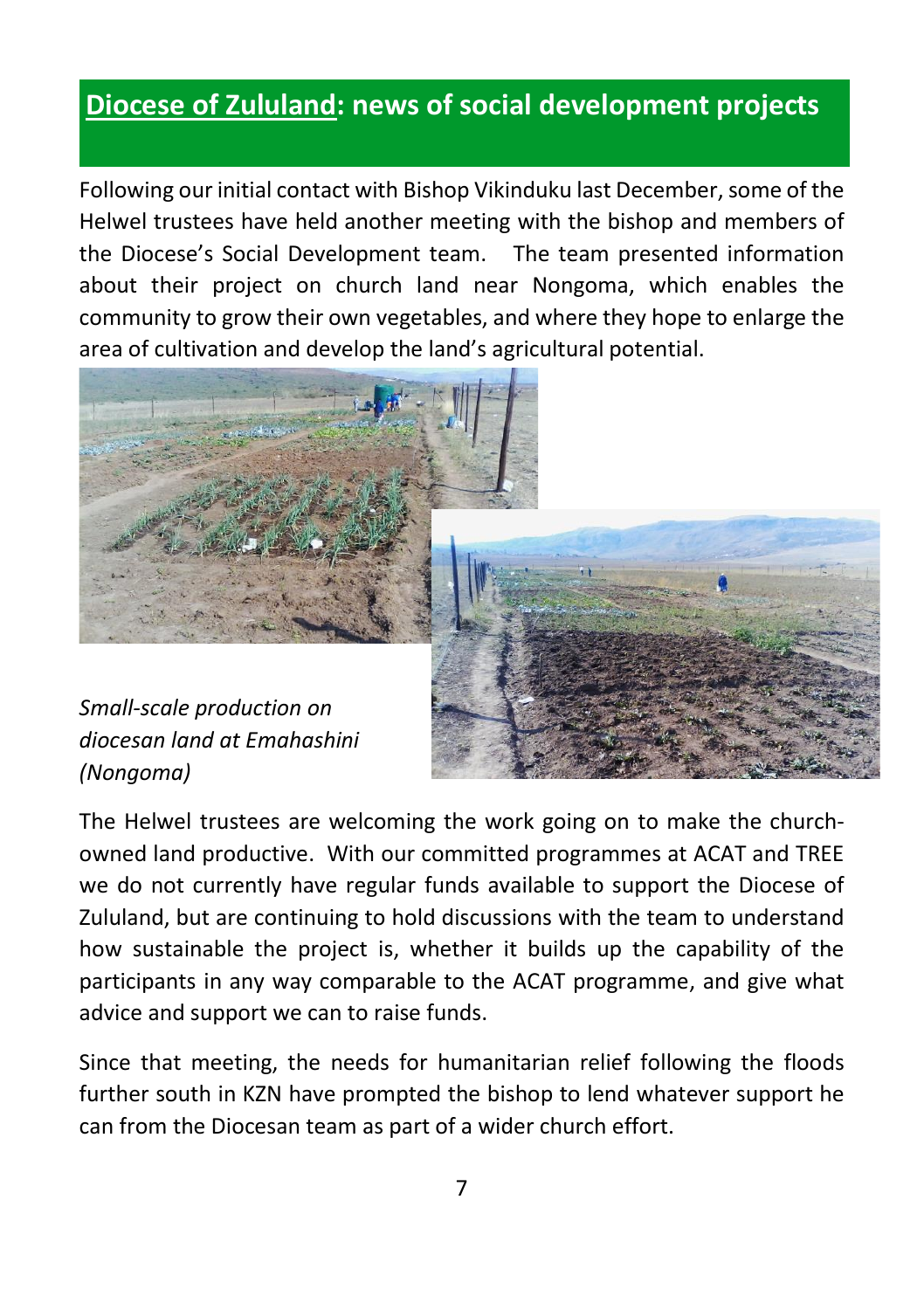# **Helwel Hike 2022 – Saturday 3rd September Gloucestershire Cotswolds**

Helwel Hikes have a fine tradition of good company and some interesting and worthwhile encounters. We also use the Hike as an opportunity for raising money by sponsorship and special donations. This year we are raising money to go to our partner ACAT for its programmes to promote food production for sustaining households and to start small enterprises for generating income.

Join us on Saturday 3<sup>rd</sup> September for our annual Hike which this year takes place on **Minchinhampton and Rodbrough Commons**, near Stroud. In clear weather there are fine views down into the neighbouring valleys and across the Severn to the Forest of Dean. The commons are Sites of Special Scientific Interest. Our morning circular walk (approx 5 miles) will be mostly on the level, returning to a pub for lunch, and for those with more energy the optional afternoon circuit will take us down into the valley and up again. Longhorn cattle roam loose, so if you bring a dog (dog adventures are another tradition), please keep it under control when the cattle are nearby. I will be sending out the details of routes and joining instructions by email. We can pick you up and return you to Stroud railway station if you prefer to use public transport. We gather at 10.30 for an 11.00 start. Please email [andrew.pemberton@btinternet.com](mailto:andrew.pemberton@btinternet.com) or call 01453 872813 and I will send you the details. *Andrew Pemberton*



*The view from Rodborough Common looking across the Severn*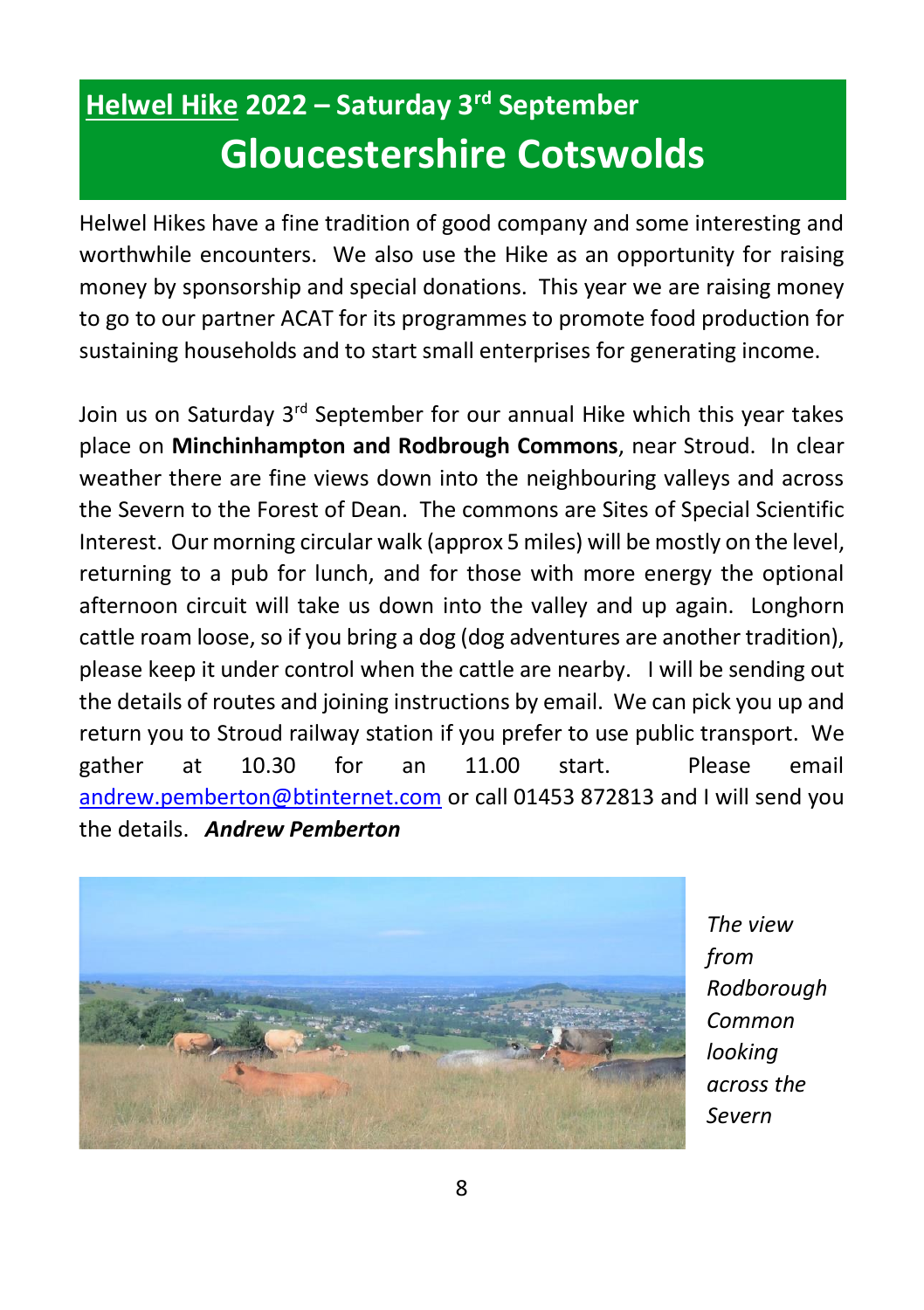#### **Group visit to KZN in February 2023**

A number of the trustees are planning to visit our partner organisations and rural areas in KZN in February 2023. We have done several such trips in the last decade and find them hugely useful in maintaining relationships and understanding what's happening "on the ground". If you are interested in joining the trip, please contact Andrew Pemberton (contact details elsewhere in this newsletter).

## **New book:** *The Breath of Life*

One of our supporters, Julia Dean, worked at the Charles Johnson Memorial Hospital and has written a book: "The Breath of Life: My Years as a Midwife in S Africa". There will be some of you Friends of Helwel Trust who knew her! (It is available through online purchase at Amazon and you may find it elsewhere).



#### **Make a donation to HELWEL TRUST**

**Online Donations:** Our previous facility with Virgin Money Giving has come to an end, and we have chosen an alternative donation platform called **GoFundMe,** and created a target sum of £10,000 to raise through this channel.

To donate securely online, either for one-off gifts, or in response to fundraising events, please visit our website<http://www.helweltrust.co.uk/> where there is a link on the home page to our GoFundMe page. Alternatively, you can go to the Go Fund Me website and search for Helwel:

<https://www.gofundme.com/en-gb>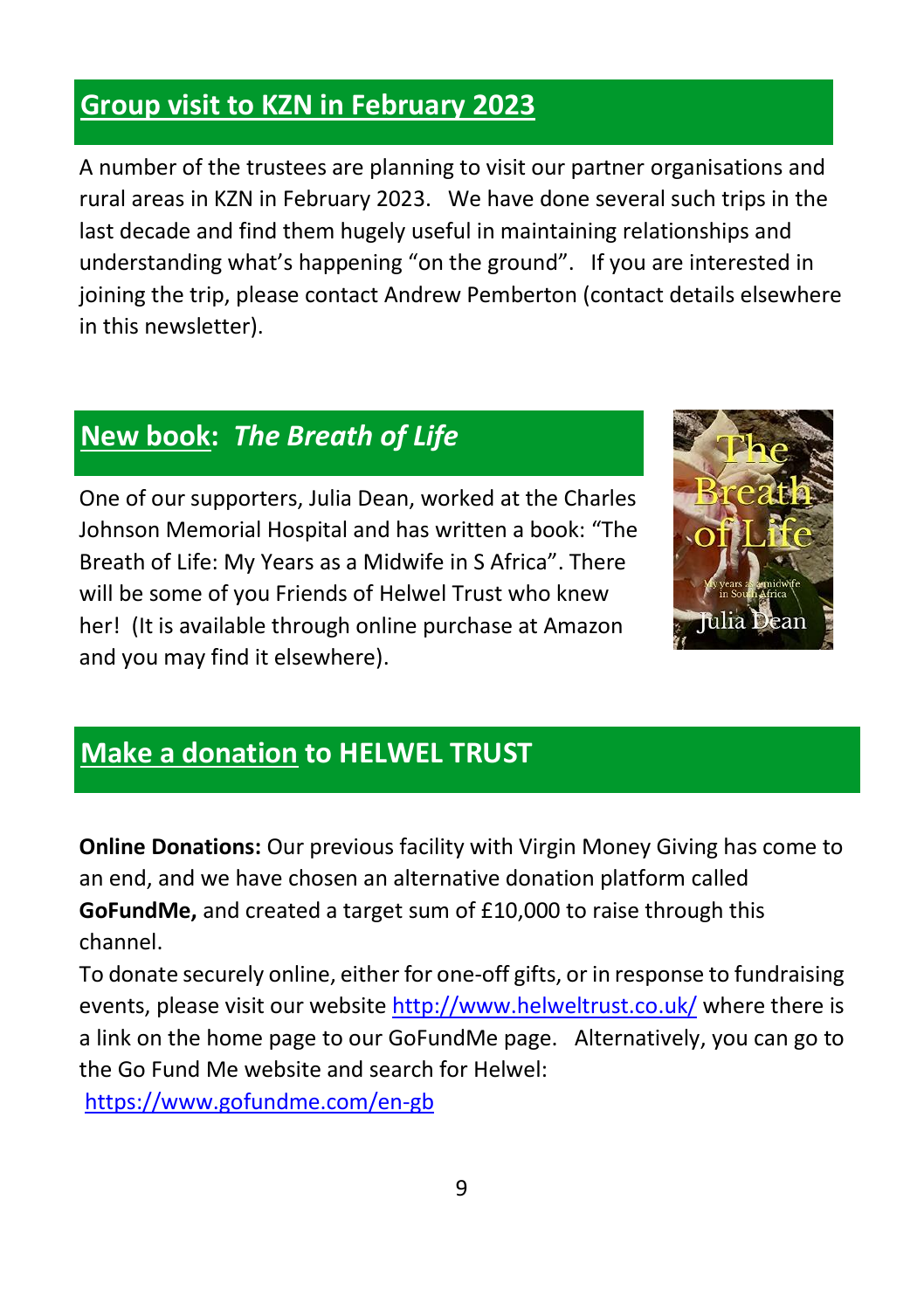You can also use internet banking directly from your bank account to make one one-off donations or set up standing orders to our account, the details of which are as follows:

> Sort Code: 20-33-83 (Barclays) Account Name: Helwel Trust Account Number: 90330264

Please put your surname (and event name if relevant) in the Reference. When you use internet banking please let Amanda Arthurton our donations secretary know if you can "Gift Aid" your donation (and have not already signed up for Gift Aid with us). Her contact details are given overleaf.

We would prefer online donations rather than physical cheques; however, you can still post cheque donations to Amanda Arthurton, to her address at 18 Bellamy Street, London SW12 8BU. Again, please "Gift Aid" your donation if you can.

If you have questions, please write to Amanda, email her at [amanda.arthurton@btinternet.com](mailto:amanda.arthurton@btinternet.com) or call her on her mobile 07586 293 699.

**Legacies**: Please consider making a gift to Helwel in your Will. Please ask Amanda for more information if you need it.

# Shop Online using **The Giving Machine** – it's easy!

Generating funds for Helwel Trust won't cost you a penny when you shop using the website **[www.thegivingmachine.co.uk.](http://www.thegivingmachine.co.uk/)**

**Join in by selecting Helwel Trust as your "cause" and register yourself with your email address and password.** 

Online retailers, such as John Lewis, M&S and Amazon will make a donation to Helwel Trust every time you shop with them by this route.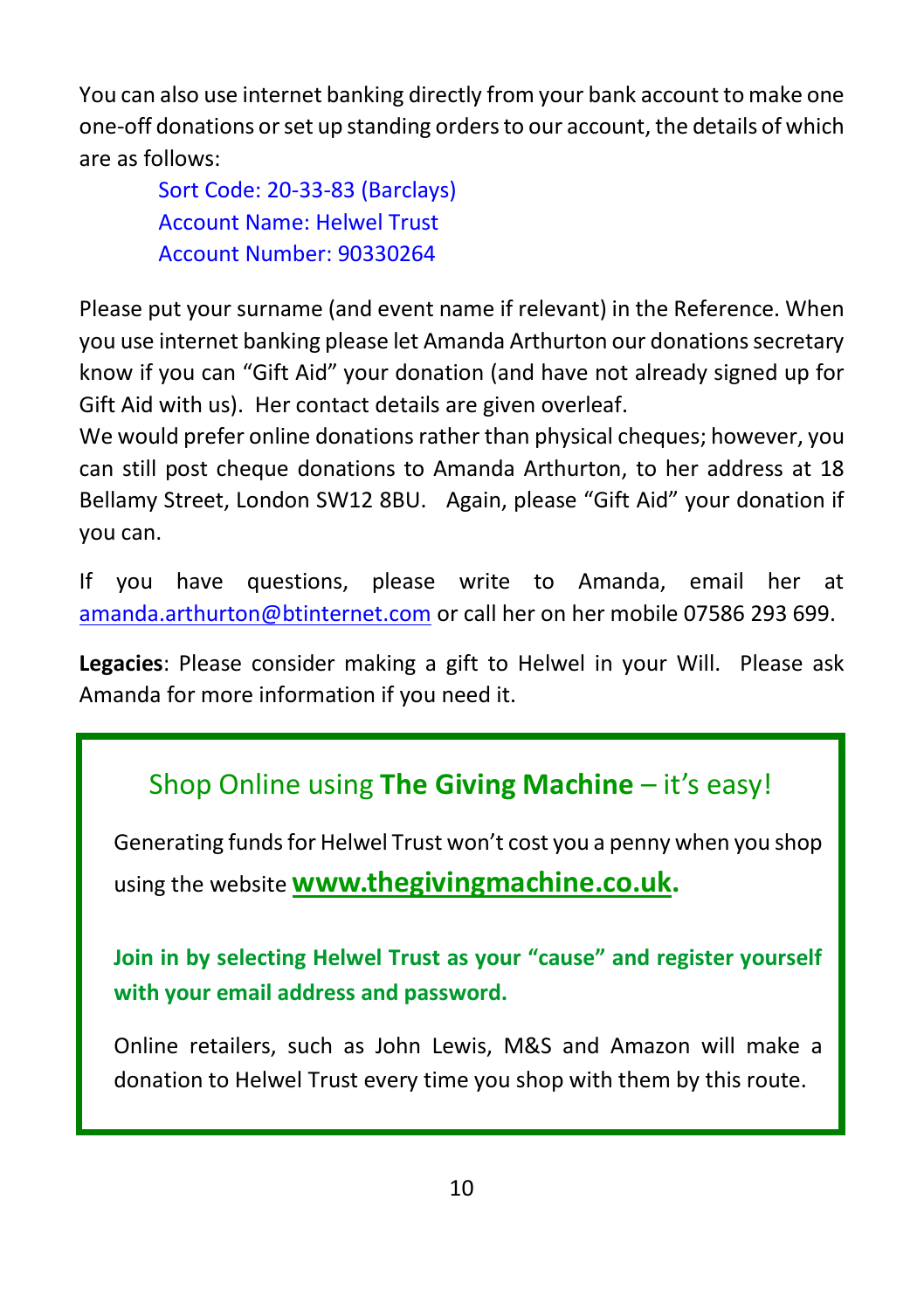#### **ALSO:**

- At www.justcardsdirect.com you will find a range of products, including cards for sale. 20+ charities, including Helwel Trust, benefit from the sales.
- Helwel Trust cards and envelope re-use labels are available to buy from Liz Williams: see our website for details : www.helweltrust.co.uk

Please help us save on postage by receiving our newsletters by email— send an e-mail to **andrew.pemberton@btinternet.com,** to request.

If you have received this newsletter by post or email and if you no longer wish to receive our Newsletters or Updates in future, please let us know by email (as above) or by post to Andrew Pemberton at The Grange, Selsley Road, North Woodchester, Stroud GL5 5PJ or call 01453 872813.

For any information about **Helwel Trust**, please look at our website **www.helweltrust.co.uk** or contact our Organising Secretary, Liz Williams at Swallow Barn, Common Road, Mitchel Troy, Monmouth NP25 4HZ Tel: 01600 711518 e-mail: **[helwel@outlook.com](mailto:helwel@outlook.com)**

**KZN Photographs taken by trustees, partners, and Friends - thank you.**